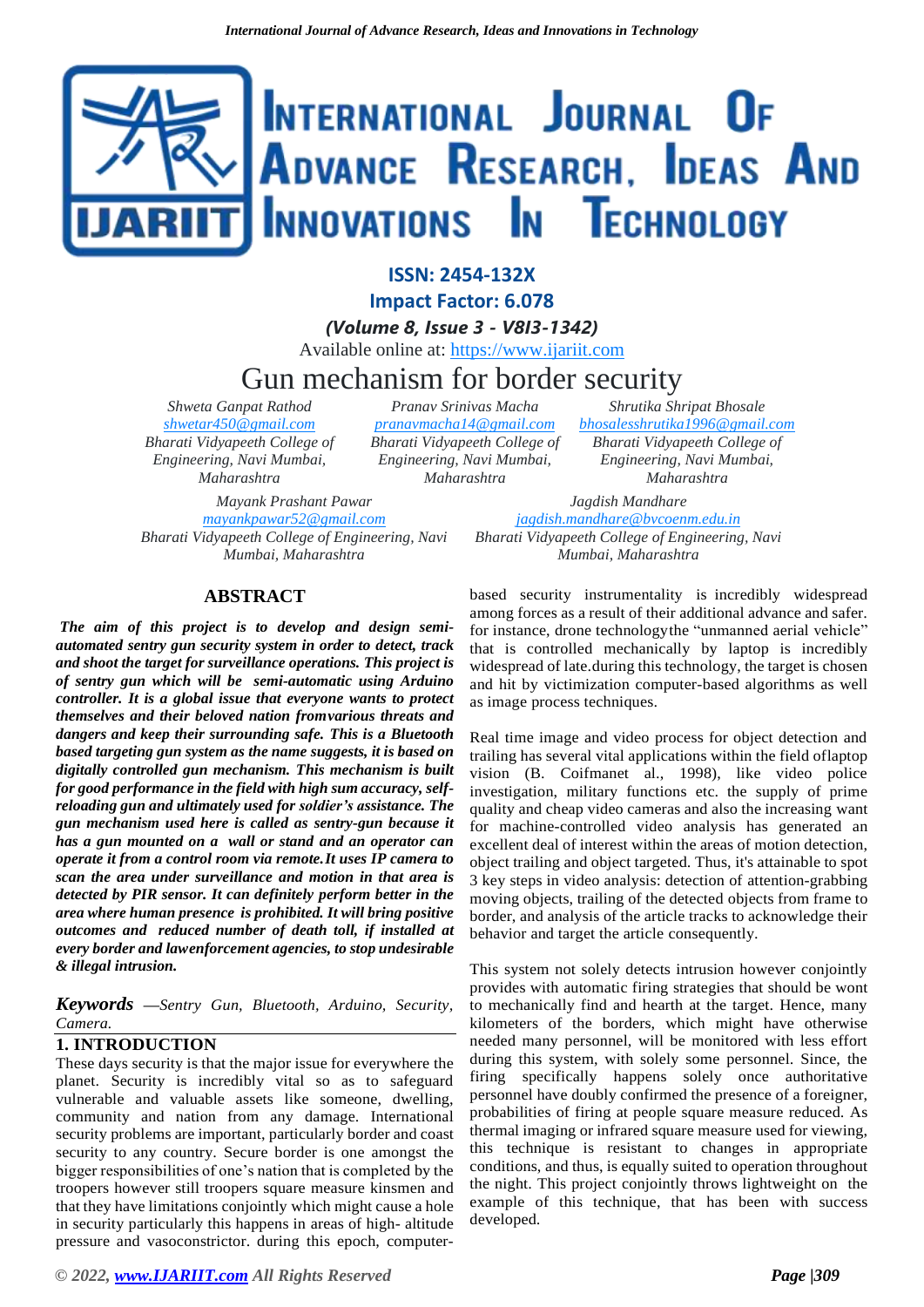

**Figure 1. Project Snapshot 1**<br>**Figure 1. Project snapshot** 

#### **2. THE WORKING**

The working of the prototype falls into various stages starting from the PIR sensor. As soon as the highly angled PIR Sensor detects a signal incoming from the field the gun system has been deployed, it shall buzz the buzzer via relay to signal and alarm.

As the initial part has been confirmed as a moment in the field, the main gun system is initiated. The system switches on the laser beam and the frame maneuvering DC motors. The gun is now ready to target.

The operator, with the help of live streaming IP camera, observes the movements in the given field very carefully. The in charge of the control room confirms if there is an intruder trying to trespass the given area as per the notification of the operator as seen on the camera. Theoperator controls the gun movement through the Bluetooth based remote to wirelessly through function keys. Once the laser sight aligns with that of the target as observed through the camera, the gun is set to fire. Once it has been confirmedas an instruction to fire, the third de motor is given with a signal to pull the trigger of the machine gun. And thus, shoot firing rounds to the target for ensuring no casualty. Thus, the operation is concluded.

The hardware part of the function involves the following:

- 1. Initially the PIR sensor is turned on, and it detects asignal.
- 2. The processed signal of PIR sensor is carried to the microcontroller which further signals the relay 1 to buzz thebuzzer.
- 3. Once the buzzer goes on, it is reset by the buzzer reset function key. It concludes the use of PIR sensor andthe buzzer to alarm.
- 4. Once the gun system is initiated, it turns on the laser sight, 3 DC motors namely M1 M2 and M3 and the IP camera.
- 5. The visuals on the screen by the IP camera is used to point the given laser sight to the target.
- 6. To complete this movement, the motors M2 and M3 are deployed to work and operate the left-right and up- down movements of the gun point.
- 7. Once the maneuvering of the gun point is allocatedon the desired point, the aiming job is done.
- 8. M1 is the prime DC motor which pulls the trigger with a strong polyester string and also releases it as soon as the function key is stopped so that the trigger goes back to the initial position.
- 9. Overall, this process concludes the hardware operation.



**Figure. 2.Block Diagram of the working**



#### **3. MODES OF OPERATION**

As this project is semi- automatic there are two modes of operation, described as below: -

#### **3.1 Automatic mode**

In automatic mode sentry gun system would be mounted on wall or terrain at a fixed location. It initiates to automatically aim and shoot the target detected by PIR sensor in the area under surveillance. This mode of operation is used in area where nobody's presence is prohibited. So, it would shoot anyone who enters the zonedespite the fact whether there is an enemy or an animal oran ally.

#### **3.2 Manual mode**

In manual mode the system is controlled by the operatorfor hitting the particular target from a safer location. Asthe PIR sensor detects the motion and its processed signal is carried to microcontroller resulting in sound of buzzer. This sound alerts the operator and operator can view the location under surveillance via IP camera screen and can aim the exact target and shoot it. Thus, this system can be operated without being present on site.

#### **4. HARDWARE & COMPONENTS**

- Air soft gun
- **Microcontroller**
- DC Motors
- PIR sensor
- **Motor Driver** • Relay
- IP Camera
- Buzzer
- **Laser**
- **Adapter**
- **Wires**
- PCB board